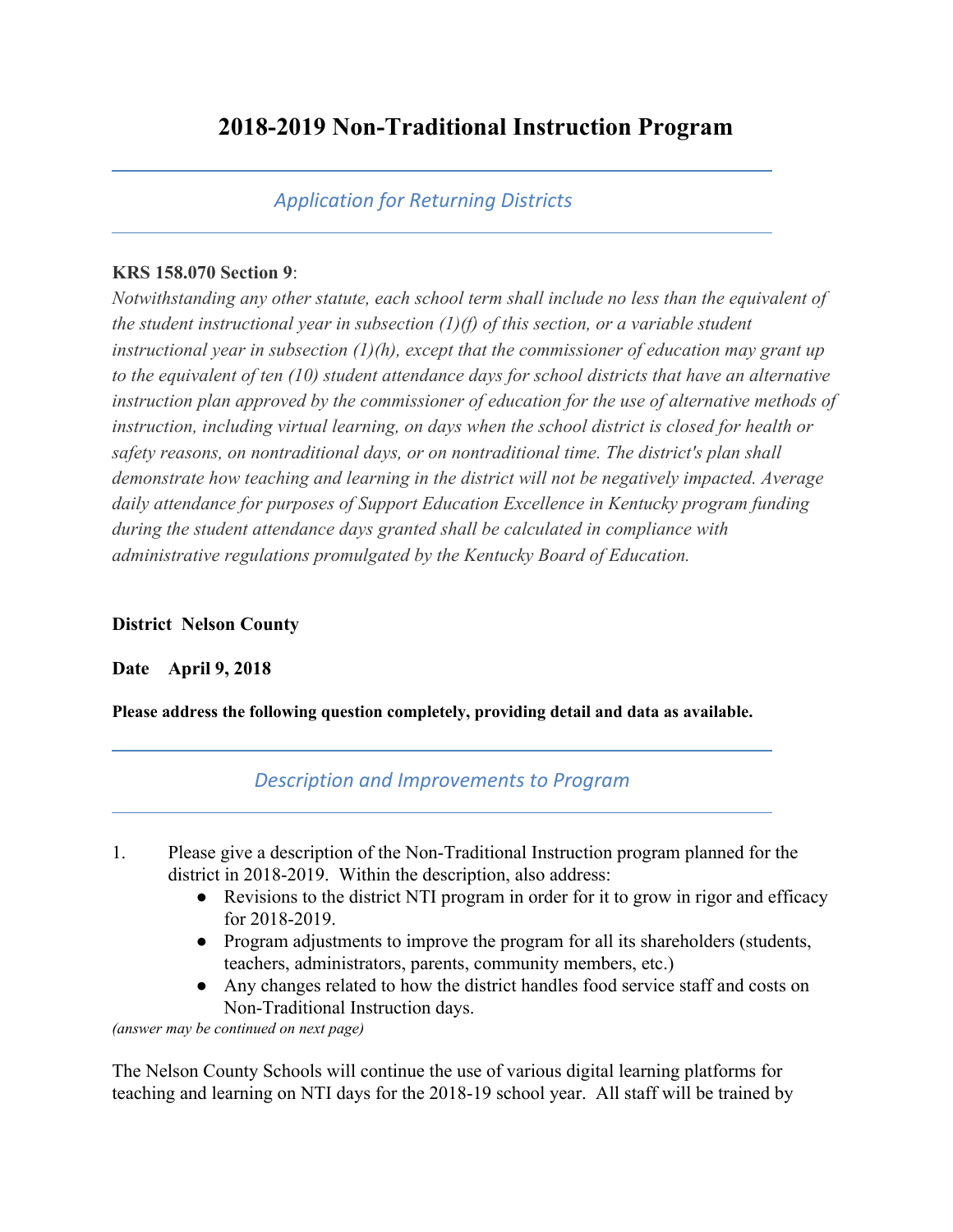September 30<sup>th</sup> on Google Classroom and other digital platforms to incorporate more technology tools into our learning. All students will have access to a google classroom account set up by their teacher(s). Parents will receive training and step by step directions if needed about how to access and use Google Classroom with their children by October 31<sup>st</sup>. Our goal as a district is to increase one to one technology use and provide opportunities where technology can be accessed at home by our students to ease and to support the learning process. The district will emphasize the use of Project Based Learning for NTI Days. Over the past year we have realized the importance of classroom collaboration through the use of the Google Suite and Google Classroom. Teachers have found new avenues for teaching and learning as they work with their students through the use of Google Classroom and real time distance learning. Assessment and revision have increased the depth of knowledge and student/teacher relationships. Students are now able to make choices targeting learning styles, assignments and assessments.

For those families that do not have access to technology, the district will provide opportunities for children to visit school computer labs on NTI days or upon their return to school. Students will be given sufficient time to complete their extended learning assignments. Students who request alternate activities through paper copies will still be provided for. Due to ECERS regulations, our preschool children will be given alternate activities outside of technology to learn, practice and reinforce new skills.

Staff will still continue to report to school work sites on NTI days at a designated delay arrival time. They will provide support to students and families by phone, text and online. Classified staff will continue to report to school work sites on NTI days at a designated delay arrival time in a similar fashion to the certified schedule. They will offer support to students or parents that may walk in and use this for planning time with the certified teacher.

Food Service and Transportation staff will not report on these days. Their contract days will be made up at a later time in the year as designated by their immediate supervisor.

Attendance for staff will be tracked by paper and/or electronic sign in documents. Attendance for students will be tracked through work performance.